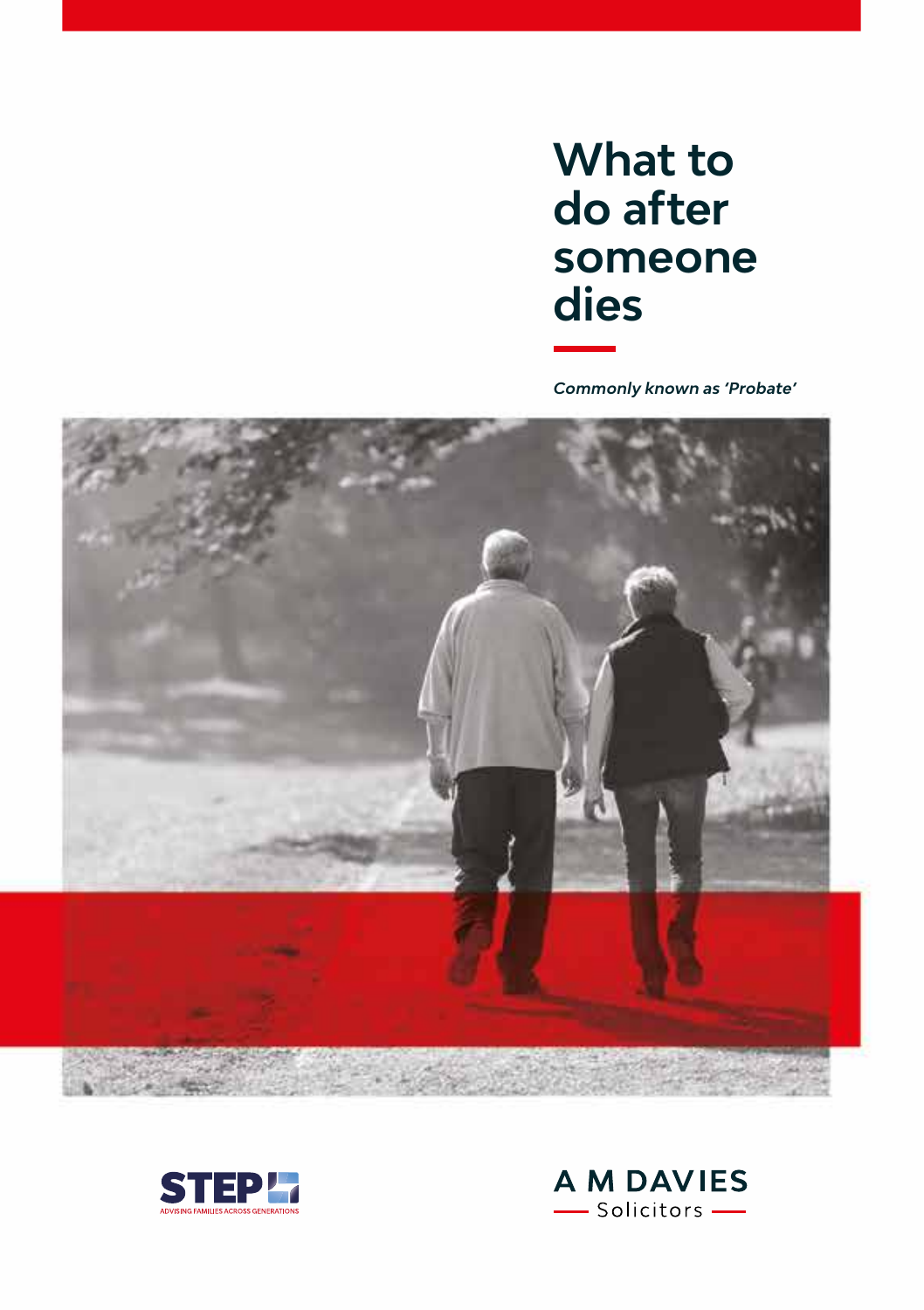## **What to do after someone dies**

*Unless you wish to do so, generally there is no need to start dealing with someone's financial affairs until after the funeral.*

Following a death, priorities are to register the death, to organise the funeral, secure the person's home if they lived alone and to check whether they made a will. You should obtain sufficient copies of the death certificate for each financial institution (such as banks and investment companies). Also, check whether they had a funeral plan.

At the appropriate time all organisations with whom the person had financial dealings, whether assets or liabilities, must be notified that the individual has passed away. If there is a will, this will be done by the executors or their legal advisers. Executors can take on their responsibilities for the person who has died immediately after their death. Executors should consult with the beneficiaries to ensure that they act in accordance with the wishes of the beneficiaries. Executors do not have to accept the role if they do not wish to.



In many cases the executors will need to obtain a grant of probate. 'Probate' is the Court document confirming who the legally appointed executors are.

Executors need to be aware that there are some time constraints, such as regarding payment of Inheritance Tax, if a deed of variation is to be signed or if the will creates a trust which is not required by the beneficiaries.

Executors should carefully consider how to proceed if there are business or agricultural assets or assets outside England and Wales.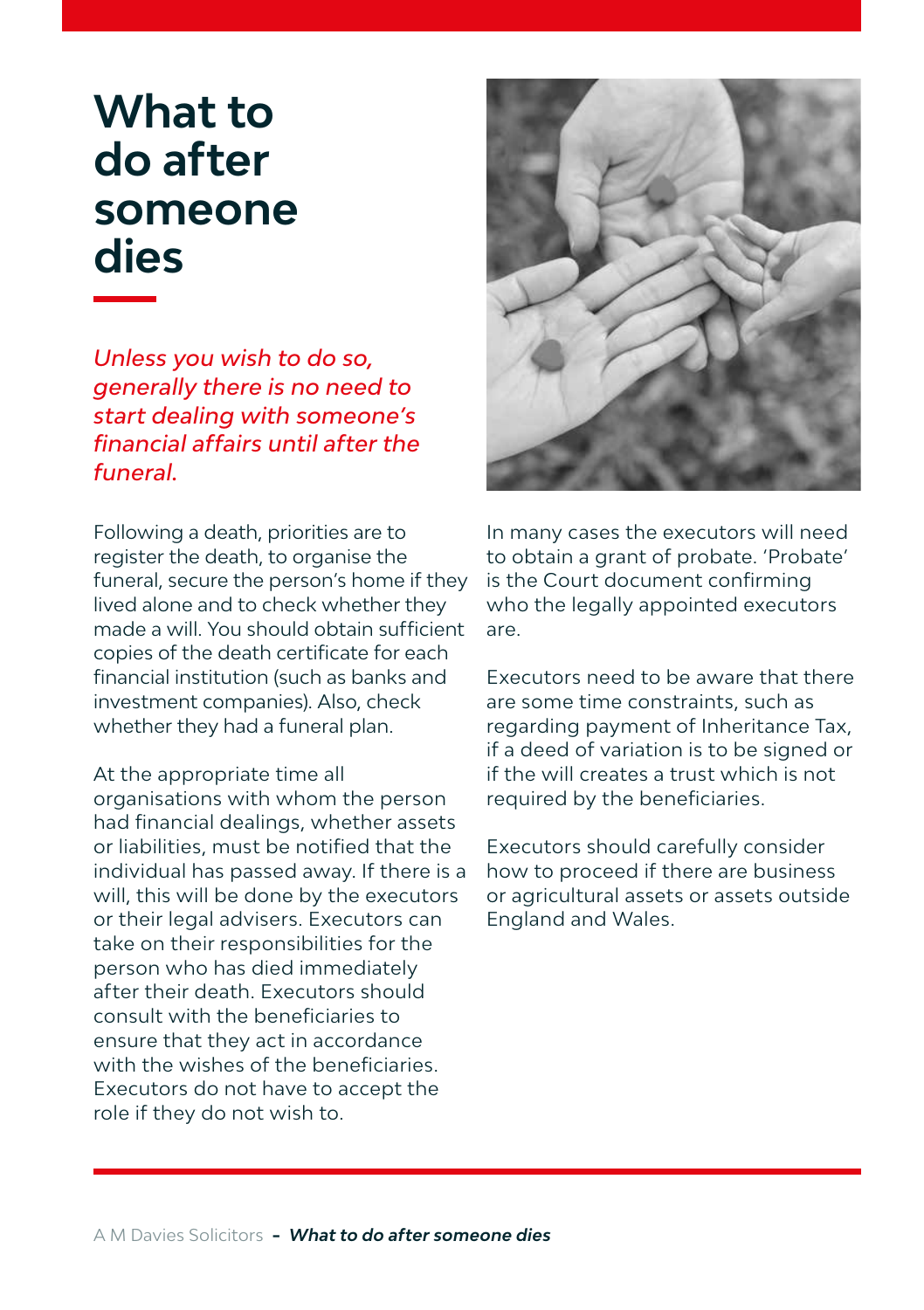## *The process of administering an estate can include any or all of the following tasks for the executors or their legal advisers:*

- **•** Gathering together all relevant paperwork
- **•** Contacting all appropriate organisations in order to establish the assets and liabilities as at the time the person passed away and their values (including accrued income)
- **•** Considering 'creditors' and 'claimants'
- **•** Completing a tax return to the date of death
- **•** Completing the forms for HM Revenue and Customs (HMRC) that are required before the grant of probate can be applied for
- **•** If appropriate lodging detailed Inheritance Tax forms with HMRC, making appropriate claims for Inheritance Tax allowances and reliefs (including reliefs for the home and any transferable allowance from a spouse or civil partner who predeceased), and communicating with HMRC until it closes its file
- **•** Obtaining the grant of probate
- **•** Collecting in all assets and paying all liabilities and bills
- **•** Considering whether a deed of variation or an appropriation (for capital gains tax purposes) is required
- **•** Paying all capital gains tax and income tax for the period of administration and providing beneficiaries with appropriate tax certificates
- **•** Adopting a neutral position if the will is contested
- **•** Producing estate accounts and distributing the estate (including making interim payments where appropriate)

After seeing all relevant papers, we will produce terms of business and we will quote the maximum fees we will charge based on the information to hand: the eventual charge could be less, but will not be more unless your instructions change. Experience has shown us that it is not financially beneficial for executors and their legal advisers to share responsibilities. Our advice is that executors should either instruct legal advisers to assist with the whole process, or undertake the estate administration themselves and instruct legal advisers to do specific tasks (such as to obtain the

grant of probate or sell the property). If there are unknown elements in the estate we may not be able to quote a maximum or 'capped' fee. If so, we will agree our method of charging with the executors and update them regularly about the value of the work done.

*If you are likely to obtain professional assistance please speak with us before contacting financial institutions (such as banks), to help avoid delays and extra costs.*